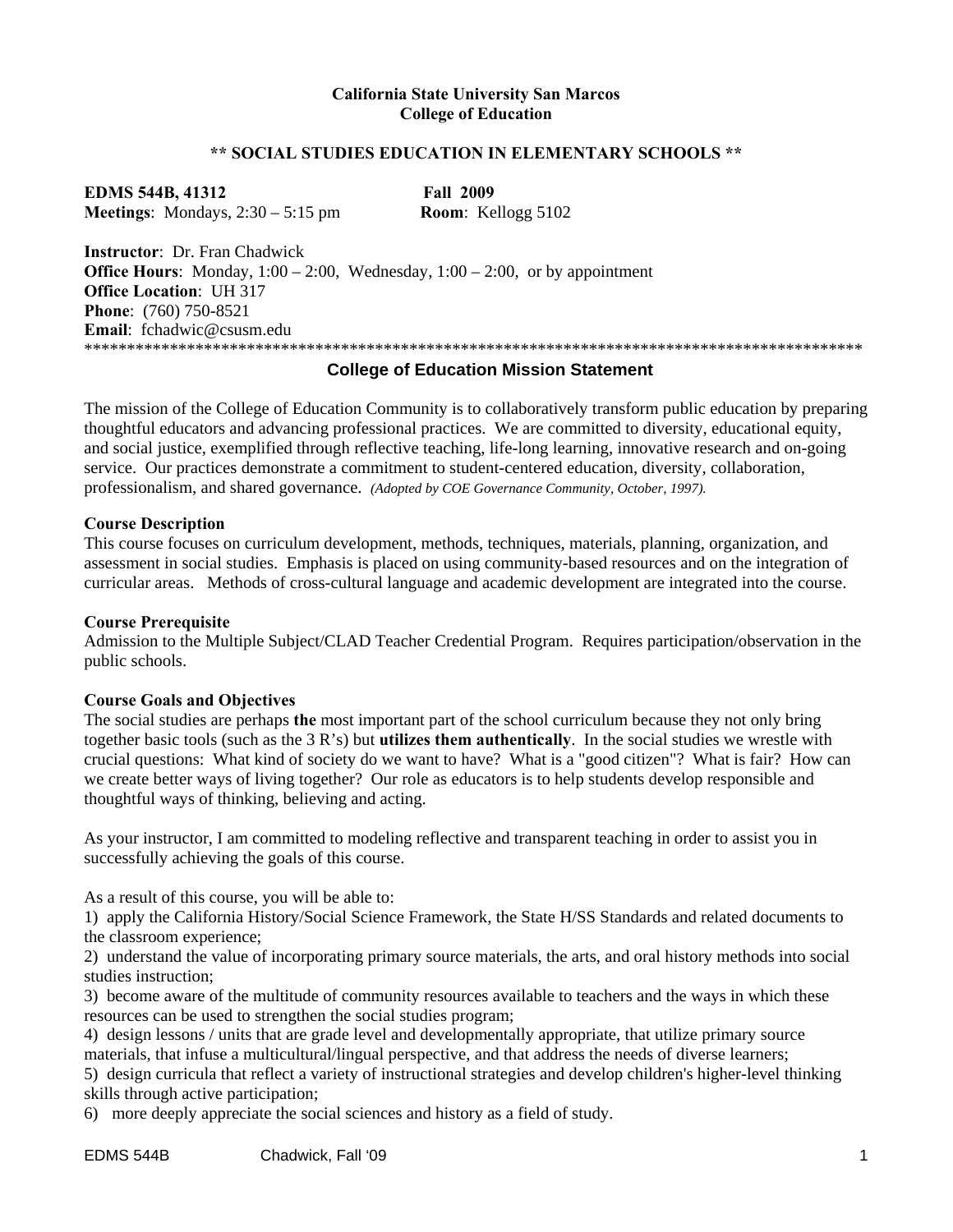#### **Required Texts**

CSDE. (2005). History-Social Science Framework (for California Public Schools K-12). Sacramento, CA. (H/SS) http://www.cde.ca.gov/ci/hs/cf/ \*Note: Must download as out of print

Turner, T. N. (2003). Essentials of Classroom Teaching: Elementary Social Studies. Boston: Allyn and Bacon. (T)

*Additional readings and handouts provided by the instructor will be required.* 

#### **STUDENT LEARNING OUTCOMES**

#### **Teacher Performance Expectation (TPE) Competencies**

The course objectives, assignments, and assessments have been aligned with the CTC standards for the Multiple Subject Credential. This course is designed to help teachers seeking a California teaching credential to develop the skills, knowledge, and attitudes necessary to assist schools and district in implementing effective programs for all students. The successful candidate will be able to merge theory and practice in order to realize a comprehensive and extensive educational program for all students.

#### **California Teacher Performance Assessment (CalTPA)**

Beginning July 1, 2008 all California credential candidates must successfully complete a state-approved system of teacher performance assessment (TPA), to be embedded in the credential program of preparation. At CSUSM this assessment system is called the CalTPA or the TPA for short.

To assist your successful completion of the TPA a series of informational seminars are offered over the course of the program. TPA related questions and logistical concerns are to be addressed during the seminars. Your attendance to TPA seminars will greatly contribute to your success on the assessment.

Additionally, COE classes use common pedagogical language, lesson plans (lesson designs), and unit plans (unit designs) in order to support and ensure your success on the TPA and more importantly in your credential program.

The CalTPA Candidate Handbook, TPA seminar schedule, and other TPA support materials can be found on the COE website provided at the website provided: http://www.csusm.edu/coe/CalTPA/ProgramMaterialsTPA.html

#### **Professionalism/Dispositions**

Because this course is part of an accredited program leading to professional certification, students are expected to demonstrate behavior consistent with a professional career. Lack of professionalism in any of the following areas will alter the final grade:

1. Attend all class meetings. Due to the dynamic and interactive nature of courses in the College of Education, all students are expected to attend all classes and participate actively. Absences and late arrivals/early departures will affect the final grade. At a minimum, students must attend more than 80% of class time, or s/he may not receive a passing grade for the course at the discretion of the instructor. Should the student have extenuating circumstances, s/he should contact the instructor as soon as possible.

 If you are absent 1 day, regardless of the reason, you will lose points. Late arrivals and early departures **will affect** your final grade. **Absences do not change assignment due dates**. Late assignments will receive a reduction in points for each day late. Notify instructor in writing (email) as soon as possible if you are absent or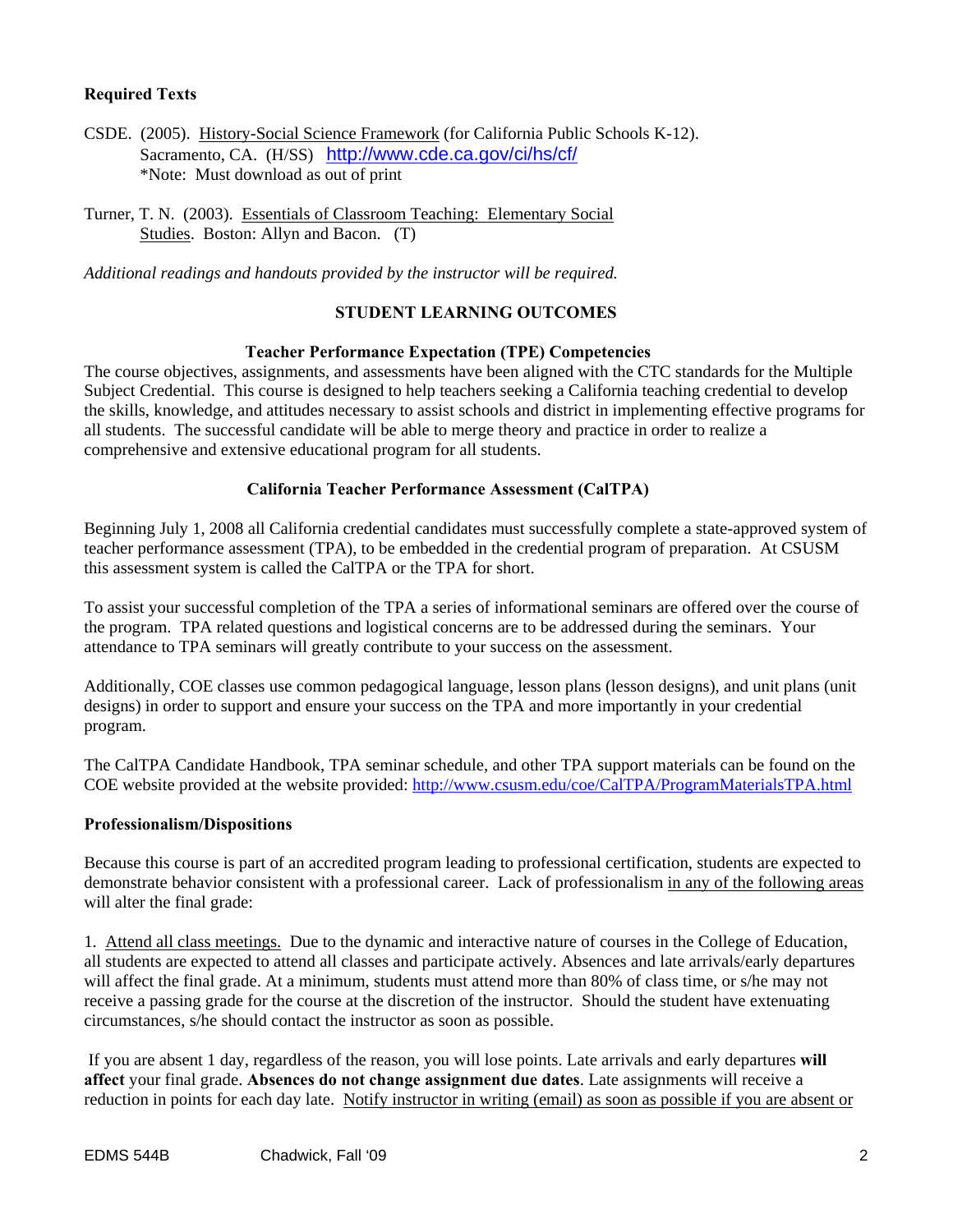#### know in advance you will not be attending class. **One make-up assignment may be completed if an absence occurs.**

2. Interact professionally and collaborate responsibly with your colleagues and professor. Teacher education is a professional preparation program and students will be expected to adhere to standards of dependability, and academic honesty. Prepare carefully for class, and be ready to discuss readings and assignments **thoughtfully.** 

#### 3. Each written assignment is expected to have a clear organizational presentation and be free of grammar, punctuation and spelling errors. **There will be a reduction in points for grammar, punctuation and spelling errors.**

4. Complete all assignments on time. Late assignments will receive a 20% reduction in points for each day late. Occasionally a student may be asked to revise an assignment. If so, the revised work must be submitted no later than one week after it was returned and may not be eligible for full credit. Assignments will not be accepted via email except for the case of an absence on the day the assignment is due. If you are absent when an assignment is due, you may submit the work via email (except for Physical Model) so it is not counted late. Please request "return receipt" from your toolbar when submitting an assignment via email due to absence. Receipt of the assignment will be returned by the instructor if this option is utilized when email is sent by the student.

#### **University Writing Requirement**

Every course at CSUSM must have a writing requirement of at least 2500 words. In EDMS 544B, the Field Trip Project, Oral History Project, Unit Plan, Mock Interview, and Literature Connection will collectively contain a minimum of 2500 words.

The Teacher Performance Expectations are addressed in EDMS 544B through class discussions, activities, oral/visual presentations, and written assignments.

### **ASSIGNMENTS**

*Detailed instructions and rubrics for some course assignments will be handed out in class. These assignments include both individual and group projects.* 

#### **�** *Reading Response (Professionalism)*

The assigned readings provide an important foundation for your increasing understanding of how to effectively teach social studies. To aid you in remembering the readings, and assist you with meaningful class participation, you are asked to respond to each reading assignment by coming to class prepared to discuss, ask questions and answer open-ended prompts about assigned readings. In order to prepare for this, consider the following for your notes:

(2) key points from the reading (you may include quotes),

(3) how the reading connects to your own perspective/ experiences,

(4) one question that the reading assignment prompts you to ask after thinking deeper about the issue.

#### **�** *Finding the Social Studies in You! A Physical Model (Individual) Pass/Fail (Professionalism)*

Have you ever tried to explain who you are through six of the eight social studies disciplines? For this assignment you will reintroduce yourself to a small group in our class by creating a physical model illustrating aspects of you through each of the disciplines. You may use photographs, drawings, cutouts, objects, your imagination, etc. This activity models a way to engage your students, and will demonstrate your awareness of the disciplines. Aim to present for 4-5 minutes.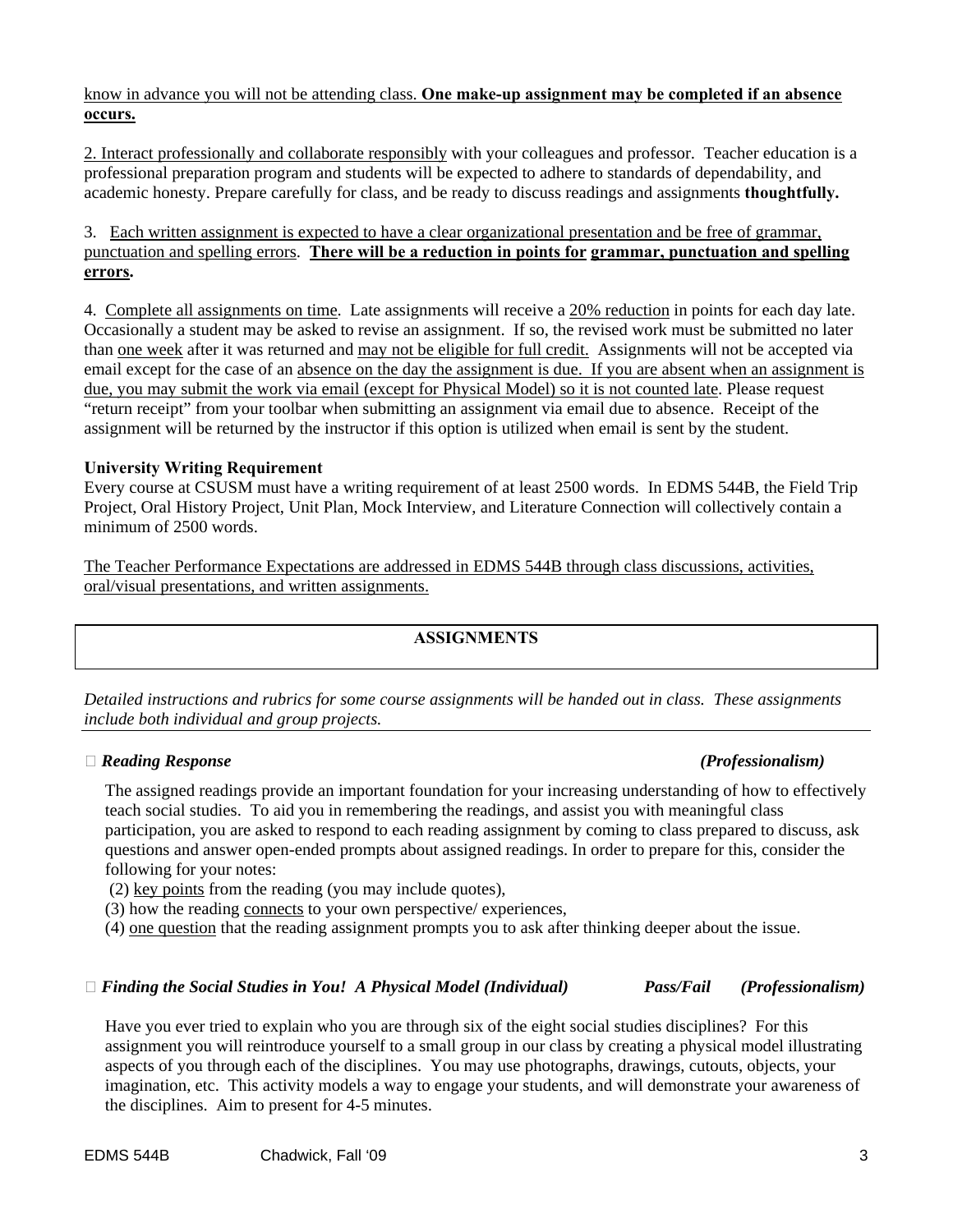#### $\Box$  *Unit Plan (Group)*  $15\%$

As a group you will create a social studies unit using a backward design model. Within this standards-based unit you will describe the Big Ideas, Critical Issues, Skills, Facts, and Concepts involved, and plan assessments that drive the design of the learning activities.

#### **The following assignments/learning activities will link together and create a well-developed social studies unit:**

#### **�** *Literature Connection (Individual with group presentation) 20%*

A wealth of children's literature exists that strongly supports the state standards for teaching social studies and is conducive to the integration of visual and performing arts. This assignment will serve as the introduction to your unit. You will select *one children's literature book* appropriate for the grade level unit you will be developing with your group. You will be required to write a lesson plan that incorporates this book, most likely as the "hook" for the unit. Your group will be required to give a presentation which includes the overall big idea, and how all of your books can be used to advance children's thinking about the key social studies concept of your unit. (more details to come)

#### **�** *Community Resource / Field Trip Project (Group) 20%*

In this assignment you will explore and share information about a field trip site in San Diego County. By designing a variety of pre, during, and post-trip teaching activities, you will be able to plan an educational (rather than purely recreational) field trip in order to enhance understandings within your unit (more details to come).

#### **�** *Oral History Project (Choice)*

Collecting oral histories is an exciting way to help children understand that "history" is found all around us and is continually created. You will *plan* an oral history project for your students addressing the essential issues of your unit.

The project will include higher order thinking, and an organized plan of instruction before during and after the oral history interview.

#### 

# **OR �** *Technology Project (Choice) 15%*

 Students are motivated by technology, and many units can be enhanced through technology projects. For this project you will create a technology lesson describing the learning goals and processes involved within student use of technology as it relates to the unit.

#### 

# □ Arts Project (Choice) **OR �** *Arts Project (Choice) 15%*

 Students are motivated by the visual and performing arts, and many units can be enhanced through music, dance, visual arts and/or theatre projects. For this project you will choose one of the visual and performing arts and relate it to the unit.

 *15%*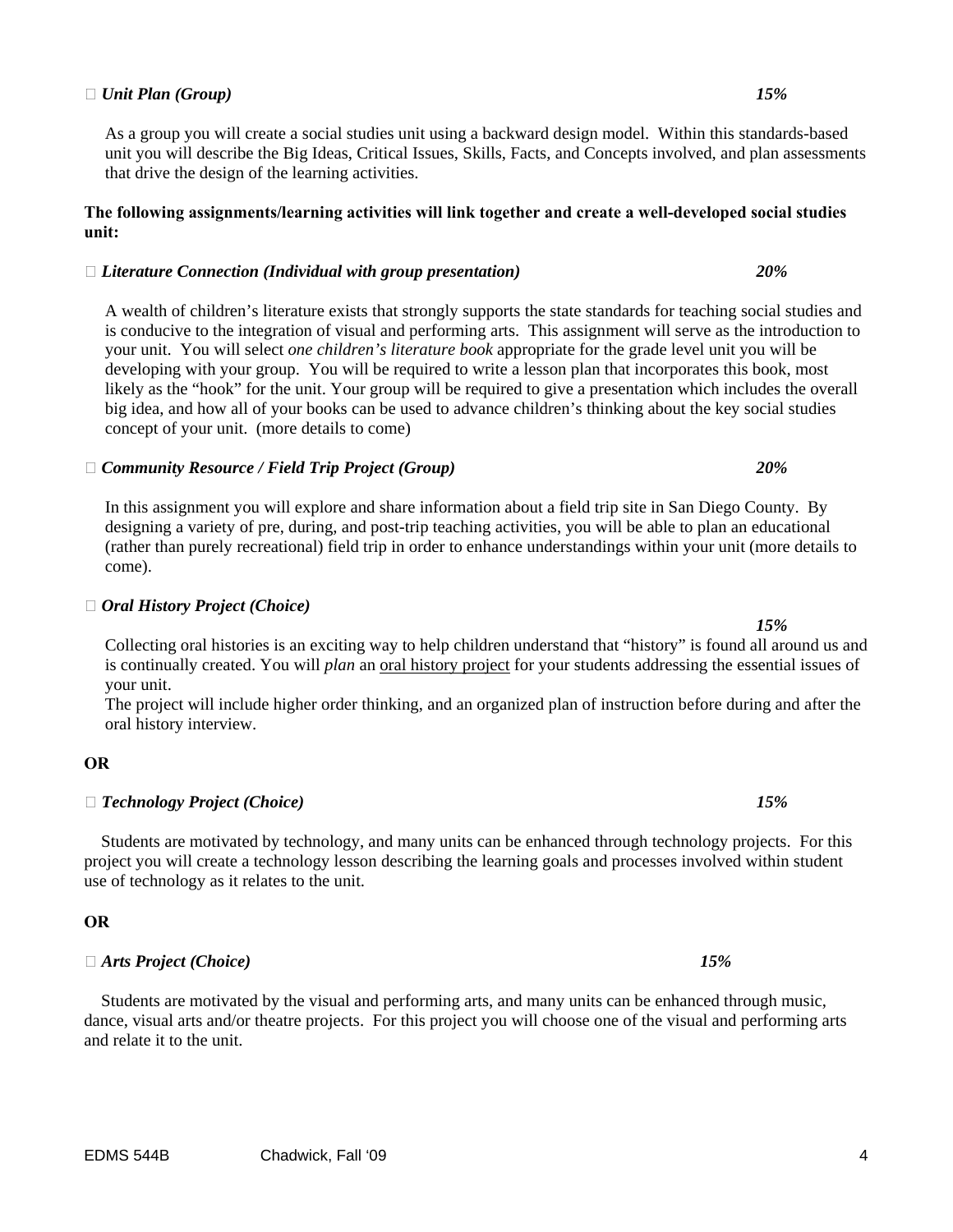#### **�** *Mock Interview – Individual, Summary of Class 15%*

Imagine you are at a job interview and were just asked: "How will you teach social studies in your classroom?"<br>Knowing how to teach and structure learning in social studies, and then being able to express your understanding, can be two different abilities. In order to help you eloquently articulate the knowledge you have gained through this course, as well as enhance your educational philosophy, you will participate in a mock interview. Be prepared to describe unit grade level themes as described in the History Social Science Framework, and effective methods for teaching social studies.

#### **Assignments**

| *Self Model                 | P/F | Intro to social science disciplines                  |
|-----------------------------|-----|------------------------------------------------------|
| *Professionalism            | 15% | Includes reading response, participation, self model |
| Unit Plan                   | 15% |                                                      |
| Literature Connection       | 20% |                                                      |
| Community Field Trip        | 20% |                                                      |
| Choose one out of three:    |     |                                                      |
|                             |     |                                                      |
| <b>Oral History Project</b> | 15% |                                                      |
| <b>Technology Project</b>   | 15% |                                                      |
| Arts Project                | 15% |                                                      |
| *Mock Interview             | 15% | Summary of class                                     |

#### **Grading Scale:**

Assignments will be scored (1-4), using rubrics listing specific criteria to be addressed. Rubrics will be available to students with each assignment. Assignments are weighted as listed above.

#### **Exemplary "A" Students**

1. Demonstrate **serious** commitment to their learning, making full use of the learning opportunities available and searching out the implications of their learning for future use. This includes 100% attendance.

2. Complete all assignments thoroughly and thoughtfully toward the goal of developing an in-depth social studies unit, receiving 3.5-4.0 averages on all assignments.

3. Make insightful connections between all assignments and their developing overall understanding of social studies concepts; they continually question and examine assumptions in a genuine spirit of inquiry.

4. Show a high level of achievement of course goals.

5. Make a concerted effort to work as a team to complete group assignments maintaining a community and supporting the community spirit of the group.

#### **"B" Students**

1. Comply with the course requirements and expectations.

2. Complete all assignments, usually thoroughly and thoughtfully, receiving 3.0 -3.4 average on all assignments.

3. Usually connect assignments to their developing overall understanding of social studies concepts; may be satisfied with accepting their learning as it is received without deeply examining assumptions or seeking a higher level of understanding of the implications.

4. Show reasonable achievement of course goals.

5. Make an effort to work effectively with group.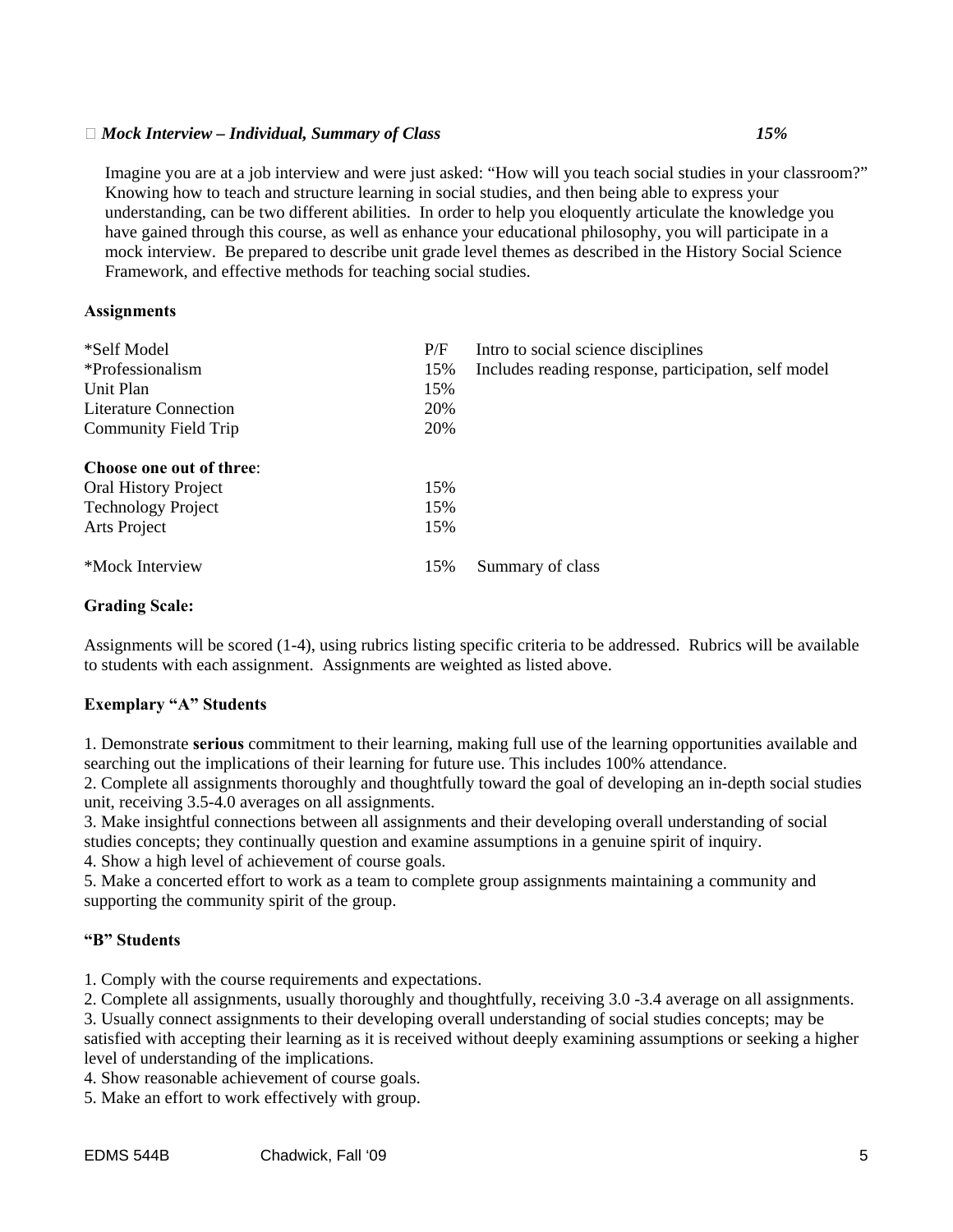#### **"C" Students**

1. Demonstrate an inconsistent level of compliance to course requirements and expectations.

2. Complete all assignments with limited thoroughness and thoughtfulness, receiving 1.7-2.9 average on all assignments.

3. Make limited connections between assignments and their developing overall understanding of social studies concepts; may not be open to examining assumptions or implications and may actually dismiss the importance of the understanding of social studies concepts.

4. Attempt, but show limited progress in achieving course goals and/or building community within the group setting.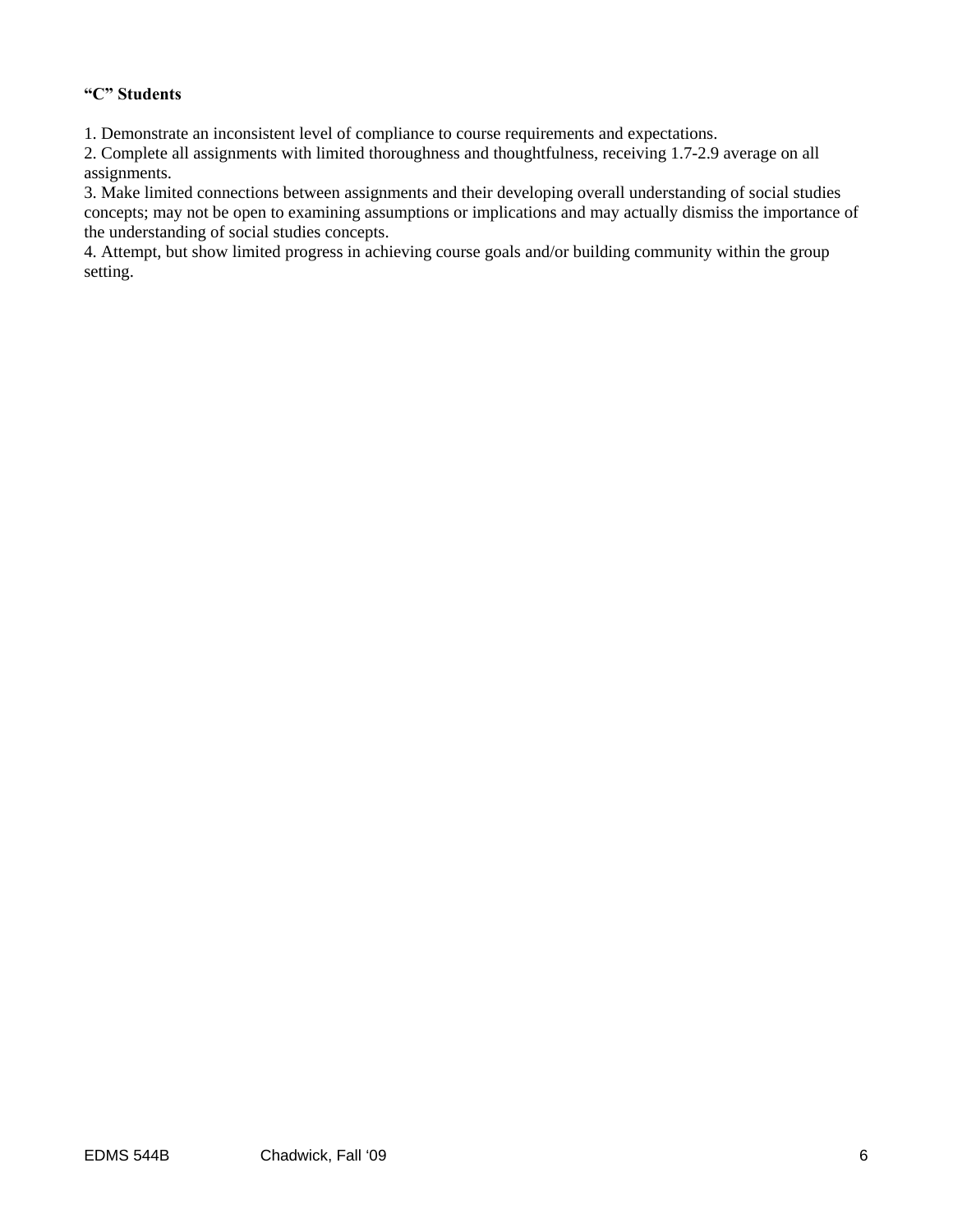#### California State University San Marcos COLLEGE OF EDUCATION

#### **Mission Statement**

The mission of the College of Education Community is to collaboratively transform public education by preparing thoughtful educators and advancing professional practices. We are committed to diversity, educational equity, and social justice, exemplified through reflective teaching, life-long learning, innovative research, and ongoing service. Our practices demonstrate a commitment to student-centered education, diversity, collaboration, professionalism, and shared governance.

*(adopted by COE Governance Community October, 1997)* 

#### **Attendance Policy**

Due to the dynamic and interactive nature of courses in the College of Education, all students are expected to attend all classes and participate actively. At a minimum, students must attend more than 80% of class time, or s/he **may not receive a passing grade** for the course at the discretion of the instructor. Individual instructors may adopt more stringent attendance requirements. Each scheduled class is two sessions; if students miss more than one session (one half class) on any scheduled week, they will not earn an "A". Should the student have extenuating circumstances, s/he should contact the instructor as soon as possible.

*(Approved: 12/19/97)* 

#### **Students with Disabilities Requiring Reasonable Accommodations**

Students must be approved for services by providing appropriate and recent documentation to the Office of Disable Student Services (DSS). This office is located in Craven Hall 5205, and can be contacted by phone at (760) 750-4905, or TTY (760) 750-4909. Students authorized by DSS to receive reasonable accommodations should meet with their instructor during office hours or, in order to ensure confidentiality, in a more private setting.

#### **CSUSM Academic Honesty Policy**

"Students will be expected to adhere to standards of academic honesty and integrity, as outlined in the Student Academic Honesty Policy. All written work and oral assignments must be original work. All ideas/materials that are borrowed from other sources must have appropriate references to the original sources. Any quoted material should give credit to the source and be punctuated with quotation marks. Sources from the internet must be referenced with current URL, and able to be accessed during grading period.

Students are responsible for honest completion of their work including examinations. There will be no tolerance for infractions. If you believe there has been an infraction by someone in the class, please bring it to the instructor's attention. The instructor reserves the right to discipline any student for academic dishonesty in accordance with the general rules and regulations of the university. Disciplinary action may include the lowering of grades and/or the assignment of a failing grade for an exam, assignment, or the class as a whole."

Incidents of Academic Dishonesty will be reported to the Dean of Students. Sanctions at the University level may include suspension or expulsion from the University.

#### **Plagiarism:**

As an educator, it is expected that each student will do his/her own work, and contribute equally to group projects and processes. Plagiarism or cheating is unacceptable under any circumstances. If you are in doubt about whether your work is paraphrased or plagiarized see the Plagiarism Prevention for Students website http://library.csusm.edu/plagiarism/index.html. If there are questions about academic honesty, please consult the University catalog.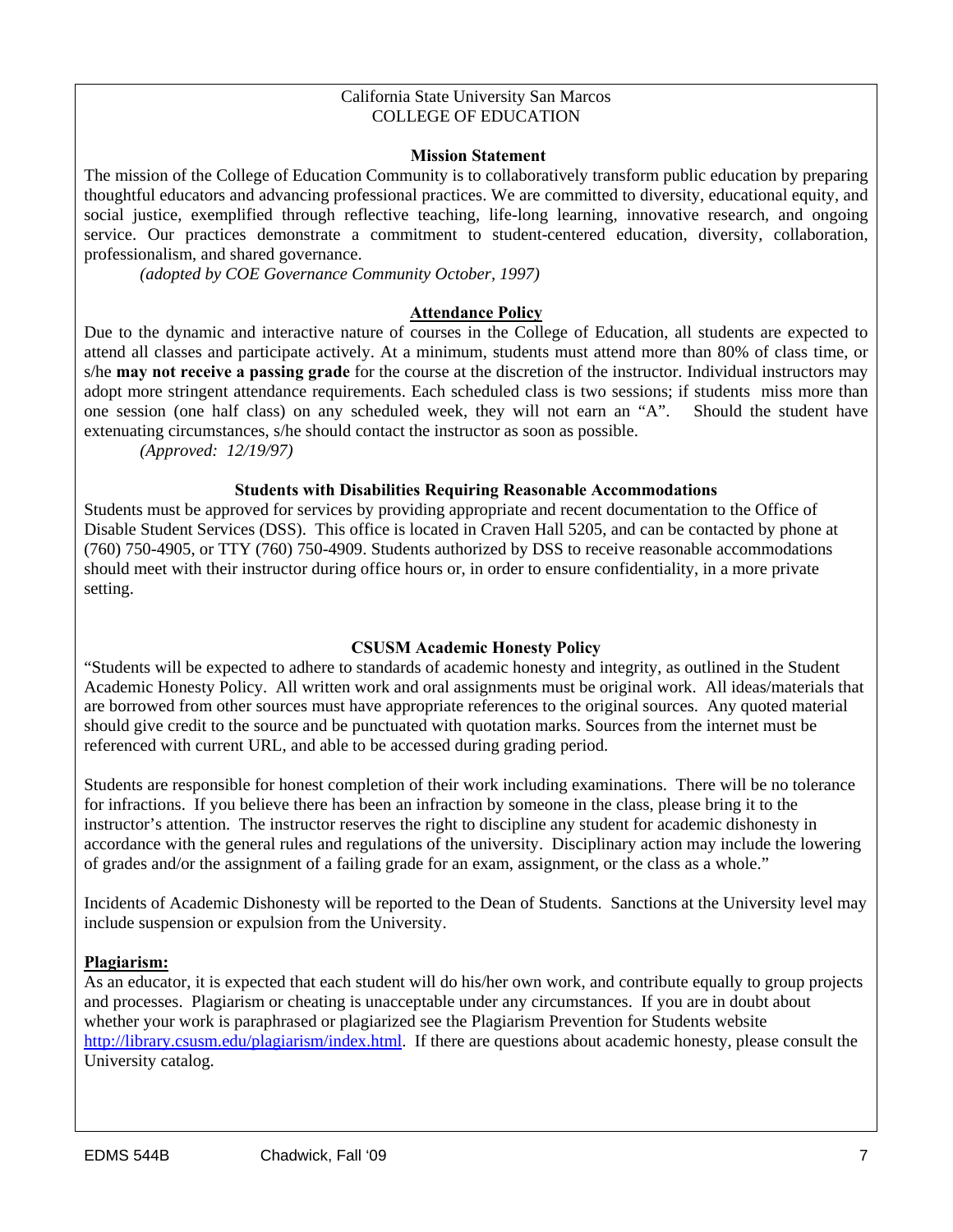#### **Furlough Days:**

 Due to the devastating effects of current budget crisis in California, I have been furloughed specific days of this academic year, representing a reduction in both workload and compensation. A furlough is an unpaid day off on a faculty member's regularly‐scheduled workday. In order to satisfy legal and ethical requirements of the California Labor Code, I am required to submit formal certification that I will not work on my furlough days. I am prohibited from teaching, conducting scholarly research, consulting with students, responding to email or voicemail, providing assignment feedback, or participating in any CSU work‐related activities on my furlough days. Furlough dates vary by professor; my Fall Semester furlough dates are [here or in the course syllabus schedule].

 The CSU faculty agreed to take furlough days in order to preserve jobs for as many CSU employees as possible, and to serve as many students as possible, in the current budget crisis. The agreement that governs faculty furloughs acknowledges that "cuts of this magnitude will naturally have consequences for the quality of education that we can provide." Within the furlough context, I will make every effort to support your educational experience at CSUSM. Visit CSUSM Budget Central [http://www.csusm.edu/budgetcentral/] to learn about the state budget crisis and how it impacts your educational opportunities. To avoid the continued loss of higher education availability in California, exercise your right to voice an opinion. Contact information for state legislators and the governor are provided at Budget Central.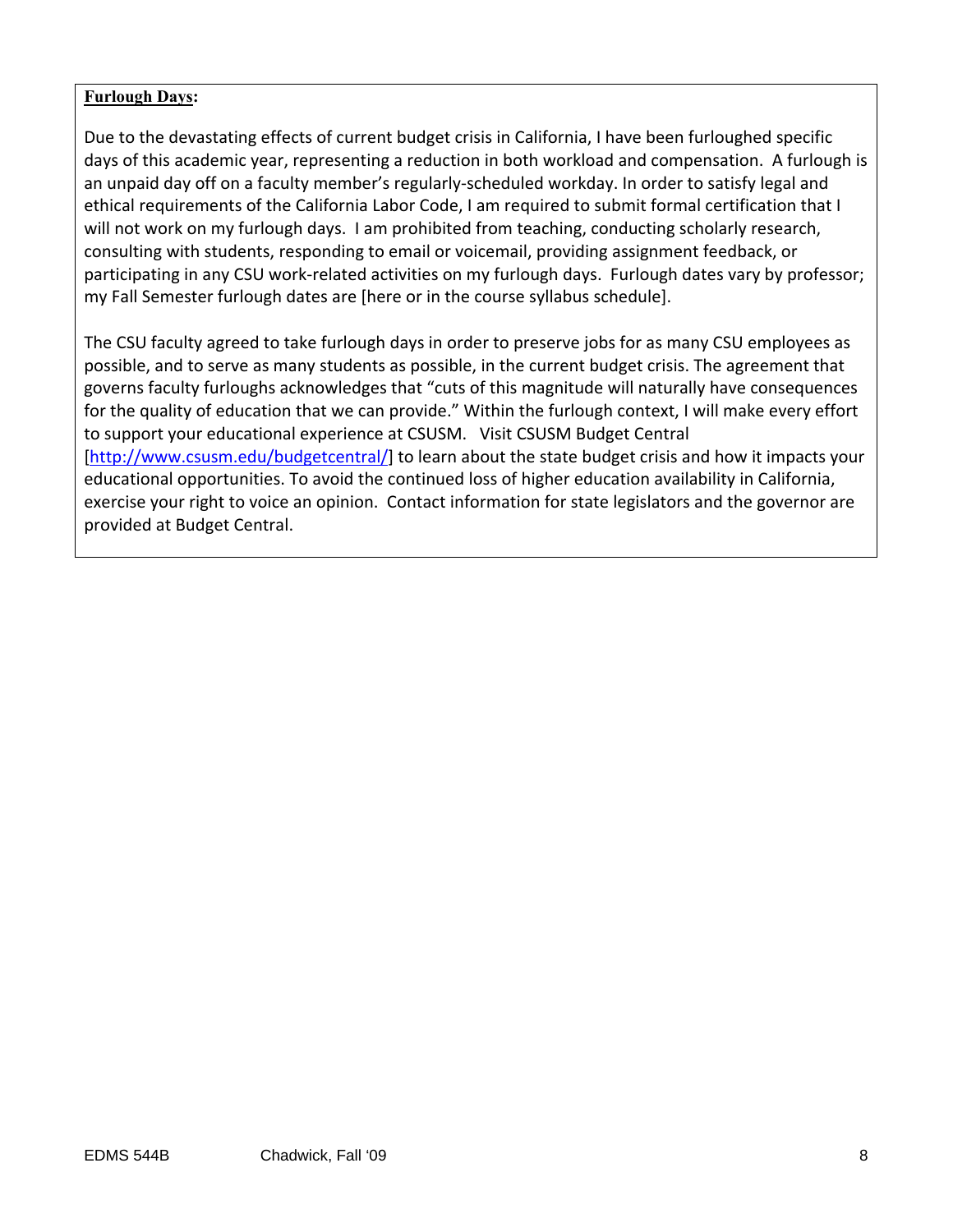## **Anticipated Schedule/Course Outline**

| <b>Date</b>   | <b>Topic</b>                                                    | <b>Assignment (if any)</b>                               |
|---------------|-----------------------------------------------------------------|----------------------------------------------------------|
| Session 1:    | "Social Studies" -- What? Why?                                  | $(In class - T:1)$                                       |
| 8/31          | Introduction and Course Overview                                |                                                          |
|               | Teams AssignedGRASP                                             |                                                          |
| Session 2     | <b>LABOR DAY</b>                                                |                                                          |
| Session 3     | The Big Picture in California                                   | T: 3 PGS. 60-68                                          |
| Wednesday 9/9 | <b>H/SS Framework and State Standards</b>                       | Small photo of self                                      |
|               | (with texts)                                                    | <b>Physical Models due</b>                               |
|               | <b>GRASP</b>                                                    |                                                          |
| Session 4     | Assign UBD Article<br>H/SS Framework and State Standards (cont) | <b>UBD ARTICLE</b>                                       |
| 9/14          | <b>Setting Ideas Into Action</b>                                | <b>K-6 STANDARDS PRESENTATIONS DUE</b>                   |
|               |                                                                 |                                                          |
|               | Unit Design Stage 1                                             | T: 2, PGS. 16-23 ("WHY IS PLAN"STOP AT "DECIDING<br>ON") |
| Session 5     | Workshop, Unit Design Stage 1(Continued)                        | <b>Unit Theme Plan</b>                                   |
| 9/21          | Literature Connection - Kicking off your unit!                  | Stage 1 Draft Unit Plan Due (bring 2 copies)             |
|               | <b>Lit Connection Assigned</b>                                  |                                                          |
| Session 6     | <b>Lit Connection Workshop</b>                                  |                                                          |
| 9/28          | <b>Book Chat Sample Presentation</b>                            | <b>Literature Connection Draft Due (bring 2 copies)</b>  |
|               | <b>How Do You Know</b>                                          | T: 5 pgs. 93-95 (Stop at Authentic Assess)               |
|               | <b>What They Know?</b>                                          |                                                          |
|               | Assessment Leads the Way                                        |                                                          |
|               | Questioning for Understanding                                   |                                                          |
|               | Workshop, Unit Design Stage 2~ intro                            |                                                          |
| Session 7     | The H.O.T.S. are Cool!                                          | T: 8 PGS. 155-156 (UP TO CAN YOU? PGS. 158-168)          |
| 10/5          | Getting Your Students to Think                                  | <b>Lit Connection Draft Returned</b>                     |
|               | Final Workshop, Unit Design Stage 2                             |                                                          |
| Session 8     | Unit Design Stage 3 Introduction                                | Stage 2 Draft Unit Plan Due (bring 2 copies)             |
| 10/12         |                                                                 |                                                          |
|               | <b>Learning Outside the Classroom</b>                           | Lit Conn. Project Due                                    |
|               | Field Trips for Educational Inquiry, Sample Project             |                                                          |
|               | Oral History Articles Distributed                               | (K-6) Group Book Chat Presentations                      |
|               |                                                                 |                                                          |
|               | FT Project Presented                                            |                                                          |
| Session 9     | <b>MANIPULATIVES IN SOCIAL STUDIES</b>                          | <b>Oral History Articles</b>                             |
| 10/19         | The Impact of Primary Sources, Oral                             | (3-6) Group Book Chat Presentations                      |
|               | History                                                         |                                                          |
| $2:30-3:45$   |                                                                 |                                                          |
| Session 10    | Developing Your Toolbox                                         | T:6 (Jigsaw)                                             |
| 10/26         |                                                                 |                                                          |
|               | <b>Human Impact on the World</b>                                | T: 7 (Jigsaw) Stage 3 Unit Plan Draft Due (bring 2       |
|               | Geography Makes a Difference                                    | copies)                                                  |
|               | Workshop, Field Trip Project                                    | <b>Field Trip Draft Due (Bring 2 copies)</b>             |
|               | <b>Assign Civics Articles</b>                                   |                                                          |